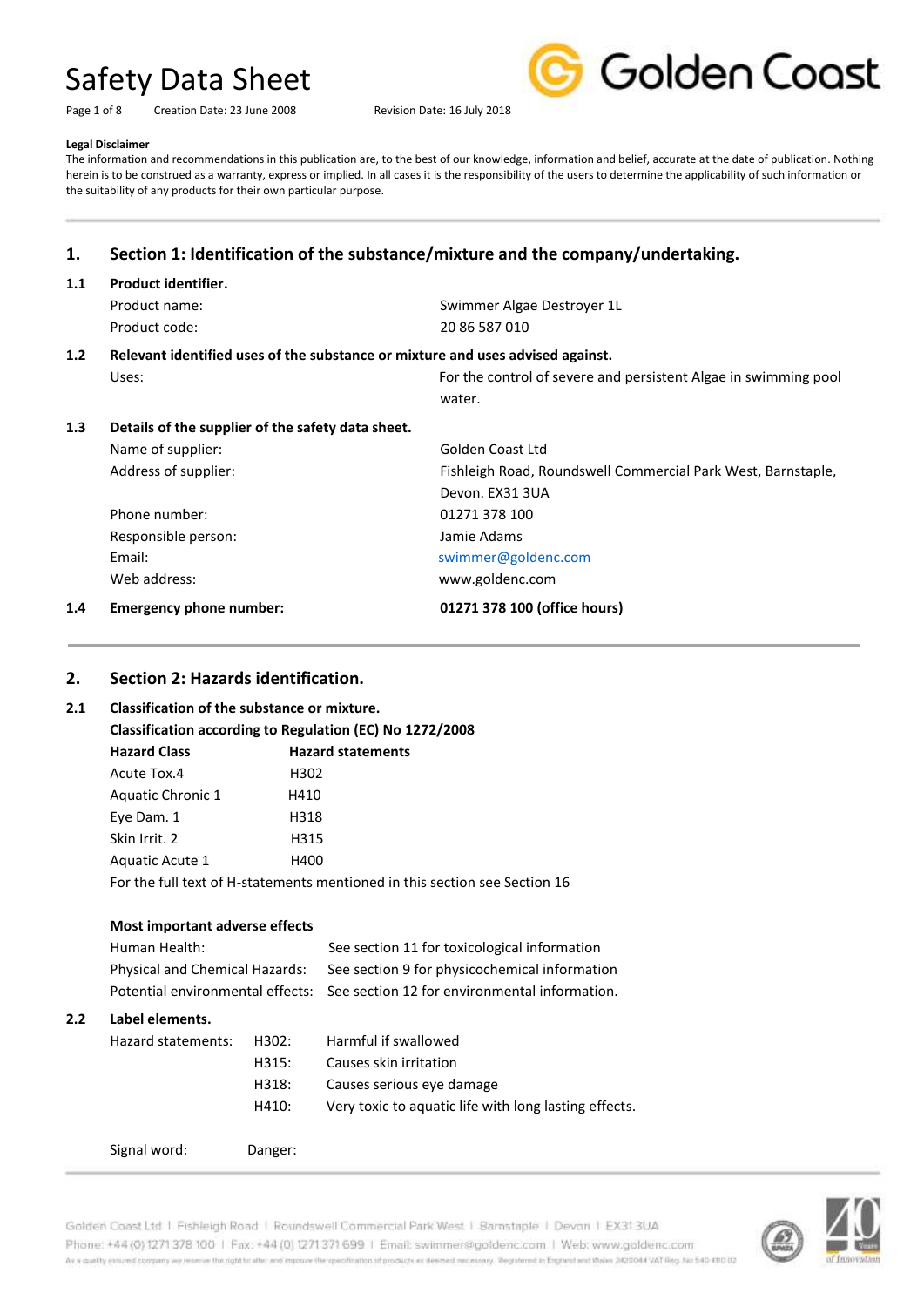

#### Page 2 of 8 Creation Date: 23 June 2008 Revision Date: 16 July 2018

#### **Legal Disclaimer**

The information and recommendations in this publication are, to the best of our knowledge, information and belief, accurate at the date of publication. Nothing herein is to be construed as a warranty, express or implied. In all cases it is the responsibility of the users to determine the applicability of such information or the suitability of any products for their own particular purpose.



### **3. Section 3: Composition/information on ingredients.**

#### **3.2 Mixtures.**

#### METHANAMINE, N-METHYL-,POLYMER WITH 2-(CHLOROMETHYL) OXIRANE

| <b>EINECS</b>  | <b>CAS</b>                   | <b>PBT/WEL</b> | <b>CLP Classification</b>                         | Percent |
|----------------|------------------------------|----------------|---------------------------------------------------|---------|
|                | 25988-97-0                   |                | Acute Tox.4: H302; Aquatic Acute 1: H400;         | 30-50%  |
|                |                              |                | Aquatic Chronic 1: H410                           |         |
|                | COPPER SULPHATE PENTAHYDRATE |                |                                                   |         |
| 231-847-6      | 7758-99-8                    |                | Acute Tox.4: H302; Skin Irrit.2: H315; Eye Irrit. | 10-30%  |
|                |                              |                | 2: H319; Aquatic Chronic 1:                       |         |
| ETIDRONIC ACID |                              |                |                                                   |         |
|                | 2809-21-4                    |                | Met.Corr. 1: H290; Eye Dam. 1: H318; Acute        | 1-10%   |
|                |                              |                | Tox. 4: H302                                      |         |

**Contains:** Mixture of listed substances with non-hazardous additions.

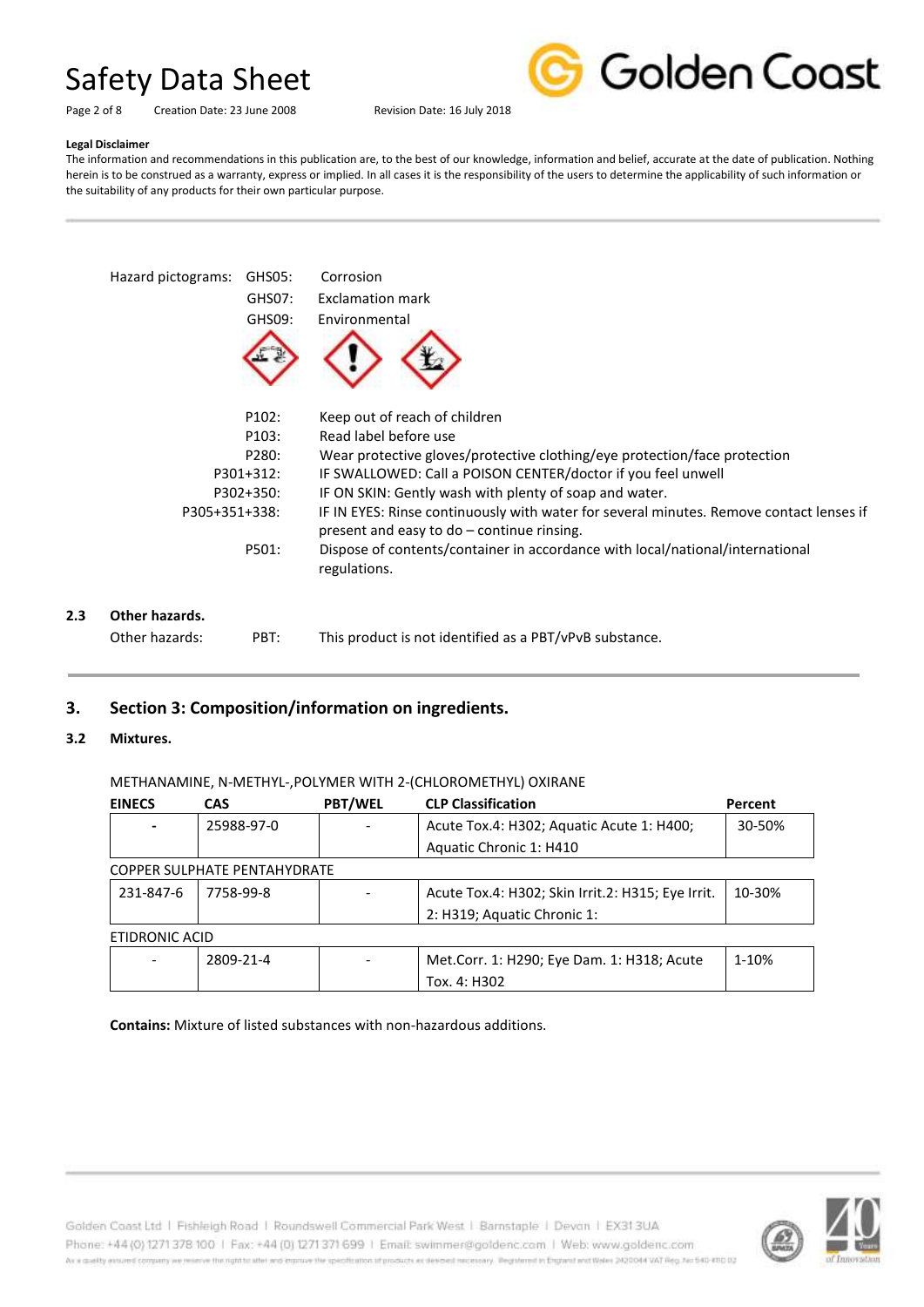Page 3 of 8 Creation Date: 23 June 2008 Revision Date: 16 July 2018



#### **Legal Disclaimer**

The information and recommendations in this publication are, to the best of our knowledge, information and belief, accurate at the date of publication. Nothing herein is to be construed as a warranty, express or implied. In all cases it is the responsibility of the users to determine the applicability of such information or the suitability of any products for their own particular purpose.

#### **4. Section 4: First aid measures.**

#### **4.1 Description of first aid measures.**

| Skin contact:             | Remove all contaminated clothes and footwear immediately unless stuck to the skin.<br>Wash immediately with plenty of soap and water. |
|---------------------------|---------------------------------------------------------------------------------------------------------------------------------------|
| Eye contact:<br>plenty of | Check for and remove any contact lenses. Open eyes wide apart. Rinse opened eye                                                       |
|                           | water for at least 15 minutes. Get medical attention.                                                                                 |
| Ingestion:                | Wash out mouth with water. Consult a doctor.                                                                                          |
| Inhalation:               | Remove casualty from exposure ensuring one's own safety whilst doing so. Consult a<br>doctor.                                         |

#### **4.2 Most important symptoms and effects, both acute and delayed.**

| Skin contact:              | There may be irritation and redness at the site of contact.                     |
|----------------------------|---------------------------------------------------------------------------------|
| Eye contact:               | There may be irritation and redness. The eyes may water profusely.              |
| Ingestion:                 | There may be irritation and redness of the mouth and throat.                    |
| Inhalation:                | There may be irritation of the throat with a feeling of tightness in the chest. |
| Delayed/immediate effects: | Immediate effects can be expected after short-term exposure.                    |

# **4.3 Indication of any immediate medical attention and special treatment needed.**

Immediate/special treatment: Eye bathing equipment should be available on the premises.

#### **5. Section 5: Firefighting measures.**

#### **5.1 Extinguishing media.**

Extinguishing media: Suitable extinguishing media for the surrounding fire should be uses. Use water spray to cool containers.

### **5.2 Special hazards arising from the substance or mixture.**

Exposure Hazards: In combustion emits toxic fumes.

# **5.3 Advice for firefighters.**

Advice for fire-fighters: Wear self-contained breathing apparatus. Wear protective clothing to prevent contact with skin and eyes.

### **6. Section 6: Accidental release measures.**

# **6.1 Personal precautions, protective equipment and emergency procedures.**

Personal precautions: Refer to section 8 of SDS for personal protection details. If outside do not approach from downwind. If outside keep bystanders upwind and away from danger point. Mark out contaminated area with signs, prevent access to unauthorised personnel. Turn leaking containers leak-side up to prevent the escape of liquid.

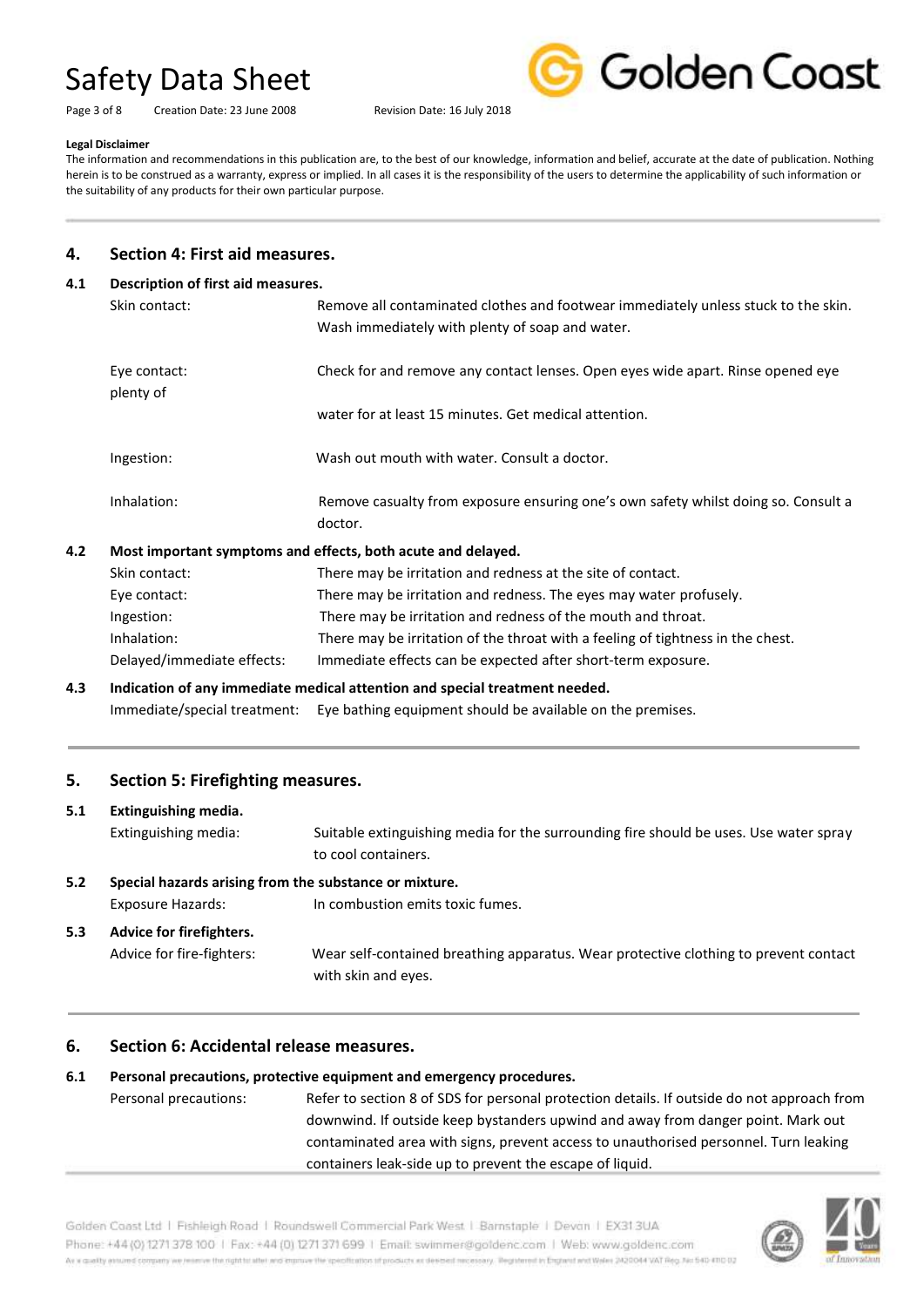Page 4 of 8 Creation Date: 23 June 2008 Revision Date: 16 July 2018



#### **Legal Disclaimer**

The information and recommendations in this publication are, to the best of our knowledge, information and belief, accurate at the date of publication. Nothing herein is to be construed as a warranty, express or implied. In all cases it is the responsibility of the users to determine the applicability of such information or the suitability of any products for their own particular purpose.

| 6.2                                    | <b>Environmental precautions.</b>                        |                                                                                                                                                              |  |
|----------------------------------------|----------------------------------------------------------|--------------------------------------------------------------------------------------------------------------------------------------------------------------|--|
|                                        | Environmental precautions:                               | Do not discharge into drains or rivers. Contain the spillage using bunding.                                                                                  |  |
| 6.3                                    | Methods and material for containment and cleaning up.    |                                                                                                                                                              |  |
|                                        | Clean-up procedure:                                      | Absorb into dry earth or sand. Transfer to a closable, labelled salvage container for disposal<br>by an appropriate method.                                  |  |
| 6.4                                    | Reference to other sections.                             |                                                                                                                                                              |  |
|                                        |                                                          | See section 7 for information on safe handling                                                                                                               |  |
|                                        |                                                          | See section 8 for information on personal protection equipment                                                                                               |  |
|                                        |                                                          | See section 13 for disposal information.                                                                                                                     |  |
| 7.<br>Section 7: Handling and storage. |                                                          |                                                                                                                                                              |  |
| 7.1                                    | Precautions for safe handling.<br>Handling requirements: | Avoid direct contact with the substance. Ensure sufficient ventilation of the area. Do not                                                                   |  |
|                                        |                                                          | handle in a confined space. Avoid the formation or spread of mists in the air.                                                                               |  |
| 7.2                                    |                                                          | Conditions for safe storage, including any incompatibilities.                                                                                                |  |
|                                        | Storage conditions:                                      | Store in a cool, well ventilated area. Keep container tightly closed. The floor of the storage<br>room must be impermeable to prevent the escape of liquids. |  |
|                                        | Fire protection:                                         | Normal measures for preventive fire protection.                                                                                                              |  |
| 7.3                                    | Specific end use(s).                                     |                                                                                                                                                              |  |

# **7.3 Specific end use(s).**

No information available.

# **8. Section 8: Exposure controls/personal protection.**

| 8.1 | Control parameters.<br>Workplace exposure limits: No data available. |                                                                                                                                             |
|-----|----------------------------------------------------------------------|---------------------------------------------------------------------------------------------------------------------------------------------|
|     | <b>DNEL/PNEC values:</b>                                             | No data available.                                                                                                                          |
| 8.2 | Exposure controls.                                                   |                                                                                                                                             |
|     | <b>Engineering measures:</b>                                         | Ensure there is sufficient ventilation of the area. The floor of the storage room must be<br>impermeable to prevent the escape of liquids.  |
|     | Personal protective equipment:                                       |                                                                                                                                             |
|     | Respiratory protection:                                              | Self-contained breathing apparatus must be available in case of emergency                                                                   |
|     | Hand protection:                                                     | Wear protective gloves. The selected protective gloves have to satisfy the specification of<br>EU Directive 89/686/EEC and standard EN 374. |
|     | Eye protection:                                                      | Wear safety glasses approved to standard EN 166. Provide eye station.                                                                       |

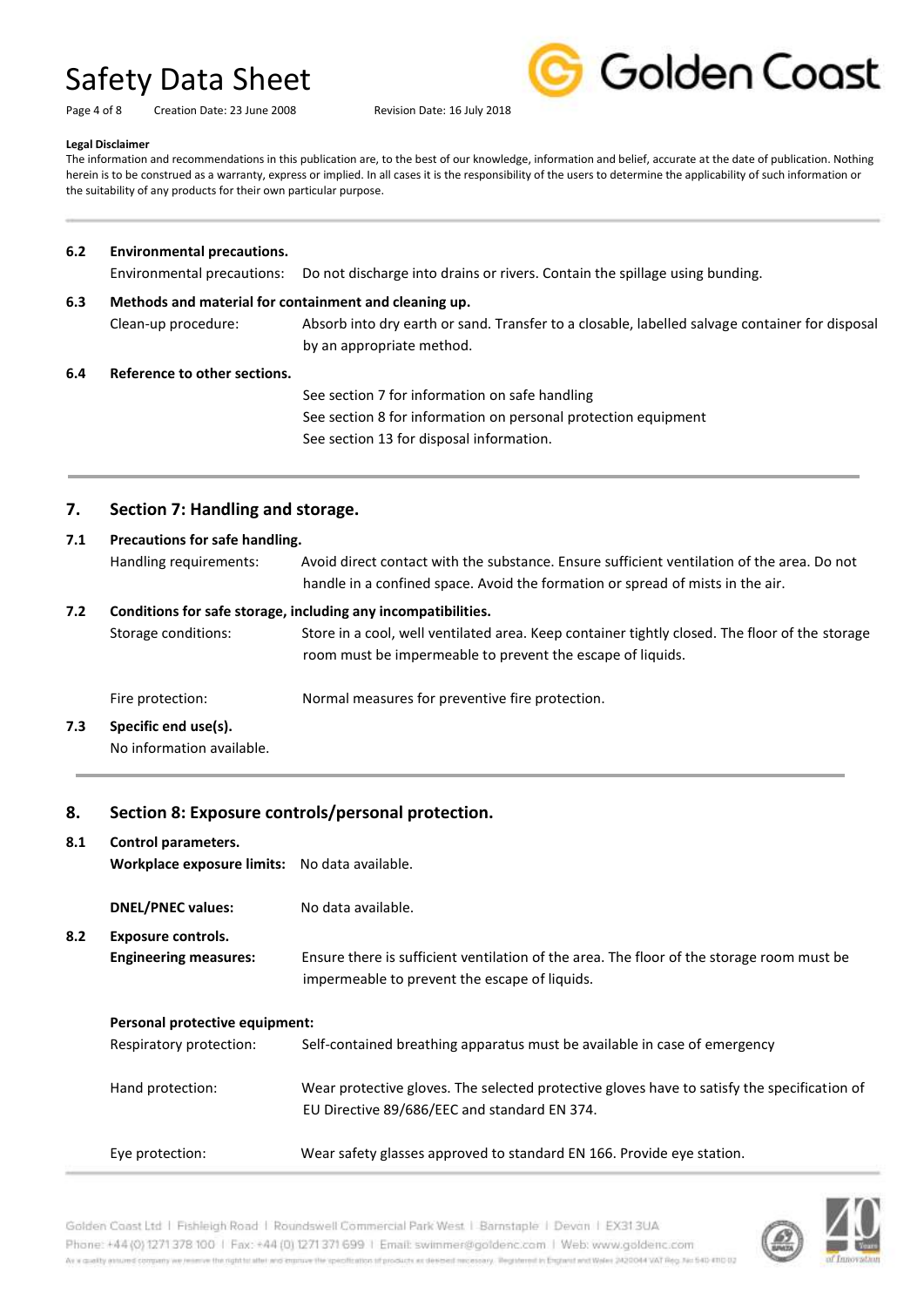Page 5 of 8 Creation Date: 23 June 2008 Revision Date: 16 July 2018



#### **Legal Disclaimer**

The information and recommendations in this publication are, to the best of our knowledge, information and belief, accurate at the date of publication. Nothing herein is to be construed as a warranty, express or implied. In all cases it is the responsibility of the users to determine the applicability of such information or the suitability of any products for their own particular purpose.

Skin protection: Protective clothing.

# **9. Section 9: Physical and chemical properties.**

#### **9.1 Information on basic physical and chemical properties.**

| Form:             | Liquid                |
|-------------------|-----------------------|
| Colour:           | Dark Green            |
| Odour:            | Characteristic Odour. |
| pH:               | $\leq$ 2              |
| Relative density: | 1.200                 |
|                   |                       |

### **9.2 Other Information**

No data available.

# **10. Section 10: Stability and reactivity.**

#### **10.1 Reactivity.**

Reactivity: Stable under recommended transport or storage conditions.

**10.2 Chemical stability.**

# Chemical stability: Stable under normal conditions.

- **10.3 Possibility of hazardous reactions.** Hazardous reactions: -
- **10.4 Conditions to avoid.** Conditions to avoid: Heat

# **10.5 Incompatible materials.**

Materials to avoid: Strong oxidising agents. Strong bases. Alkalis.

## **10.6 Hazardous decomposition products.**

Haz.decomp.products: In combustion emits toxic fumes.

# **11. Section 11: Toxicological information.**

## **11.1 Information on toxicological effects.**

#### **Hazardous ingredients**

METHANAMINE, N-METHYL-,POLYMER WITH 2-(CHLOROMETHYL) OXIRANE DERMAL RAT LD50 >2000 Mg/kg COPPER SULPHATE PENTAHYDRATE DERMAL RBT LD50 >2000 Mg/kg ORAL RAT LD50 482 Mg/kg

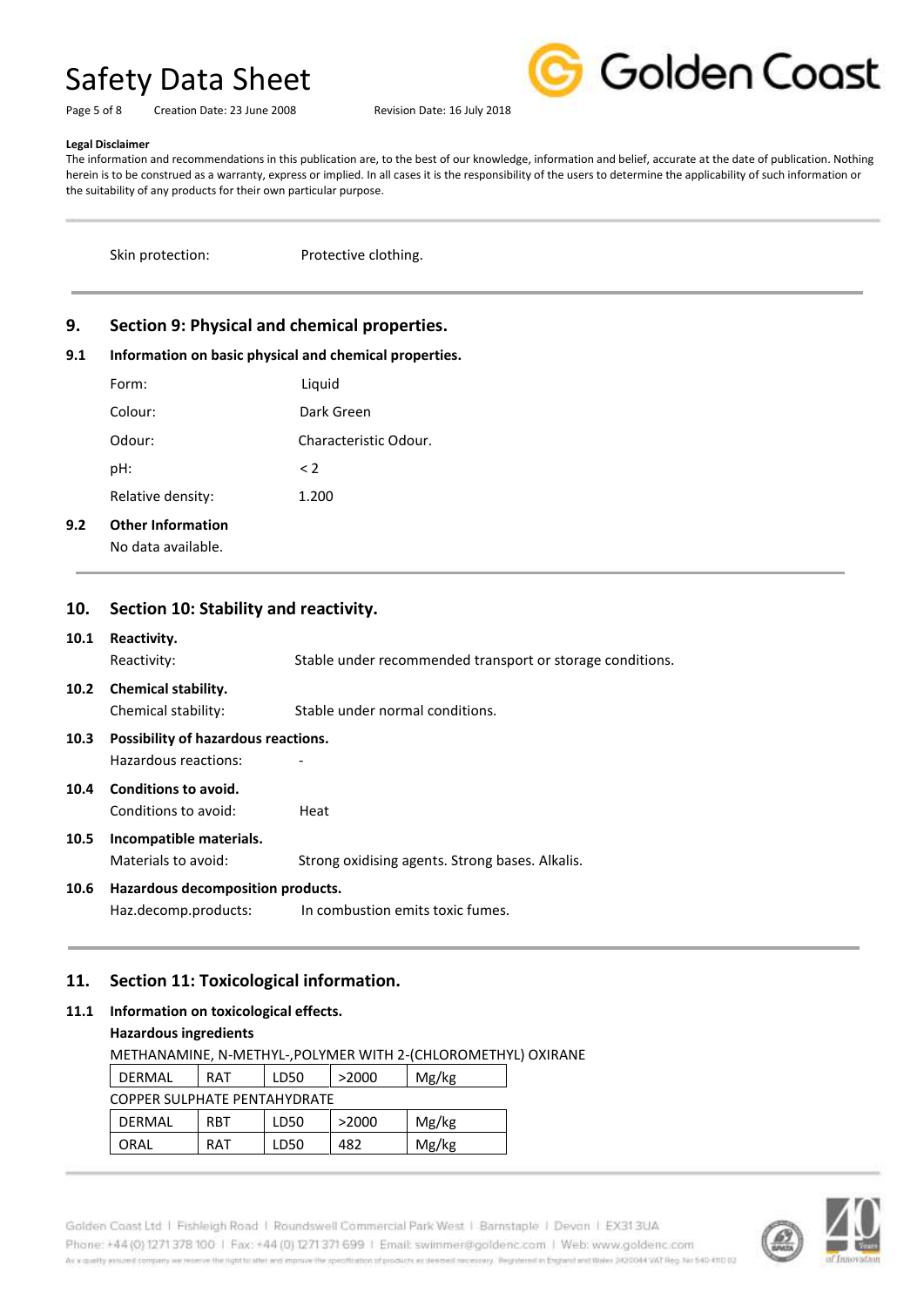Page 6 of 8 Creation Date: 23 June 2008 Revision Date: 16 July 2018



**Legal Disclaimer**

The information and recommendations in this publication are, to the best of our knowledge, information and belief, accurate at the date of publication. Nothing herein is to be construed as a warranty, express or implied. In all cases it is the responsibility of the users to determine the applicability of such information or the suitability of any products for their own particular purpose.

ETIDRONIC ACID

|        | _ _ _ _ _ . |      |       |       |  |
|--------|-------------|------|-------|-------|--|
| DFRMAL | <b>RBT</b>  | LD50 | >5000 | Mg/kg |  |
| ORAL   | RAT         | LD50 | 1878  | Mg/kg |  |

Relevant hazards for substance:

| Hazard                        | Route      | Basis                 |
|-------------------------------|------------|-----------------------|
| Serious eye damage            | OPT        | Hazardous: calculated |
| Skin corrosion/ irritation    | <b>DRM</b> | Hazardous: calculated |
| Serious eye damage/irritation | OPT        | Hazardous: calculated |

### **Symptoms / routes of exposure**

| Skin contact: | There may be irritation and redness at the site of contact                             |
|---------------|----------------------------------------------------------------------------------------|
| Eye contact:  | There may be pain and redness. The eyes may water profusely. There may be severe pain. |
|               | The vision may become blurred. May cause permeant damage.                              |
| Ingestion:    | There may be soreness and redness of the mouth and throat. Nausea and stomach pain     |
|               | may occur.                                                                             |
| Inhalation:   | There may be irritation of the throat with a feeling of tightness in the chest.        |

# **12. Section 12: Ecological information.**

#### **12.1 Toxicity.**

## **METHANAMINE, N-METHYL, POLYMER WITH 2-(CHLOROMETHYL) OXIRANE**

| ALGAE                  | 72H | ErC <sub>50</sub> | 0.22 | Mg/l |
|------------------------|-----|-------------------|------|------|
| Daphnia magna          | 48H | EC50              | 0.13 | Mg/l |
| RAINBOW TROUT          | 96H | LC50              | 0.13 | Mg/l |
| (Onchorhynchus mykiss) |     |                   |      |      |

#### **12.2 Persistence and degradability.**

Persistence and degradability: Not biodegradable

**12.3 Bioaccumulation potential.** Bioaccumlative potential: No Bioaccumulation potential.

# **12.4 Mobility in soil.** Mobility: Readily absorbed into soil.

- **12.5 Results of PBT and vPvB assessment.** PBT identification: This product is not identified as a PBT/vPvB substance.
- **12.6 Other adverse effects.**

Other adverse effects: Very toxic to aquatic organisms. Harmful to soil organisms.

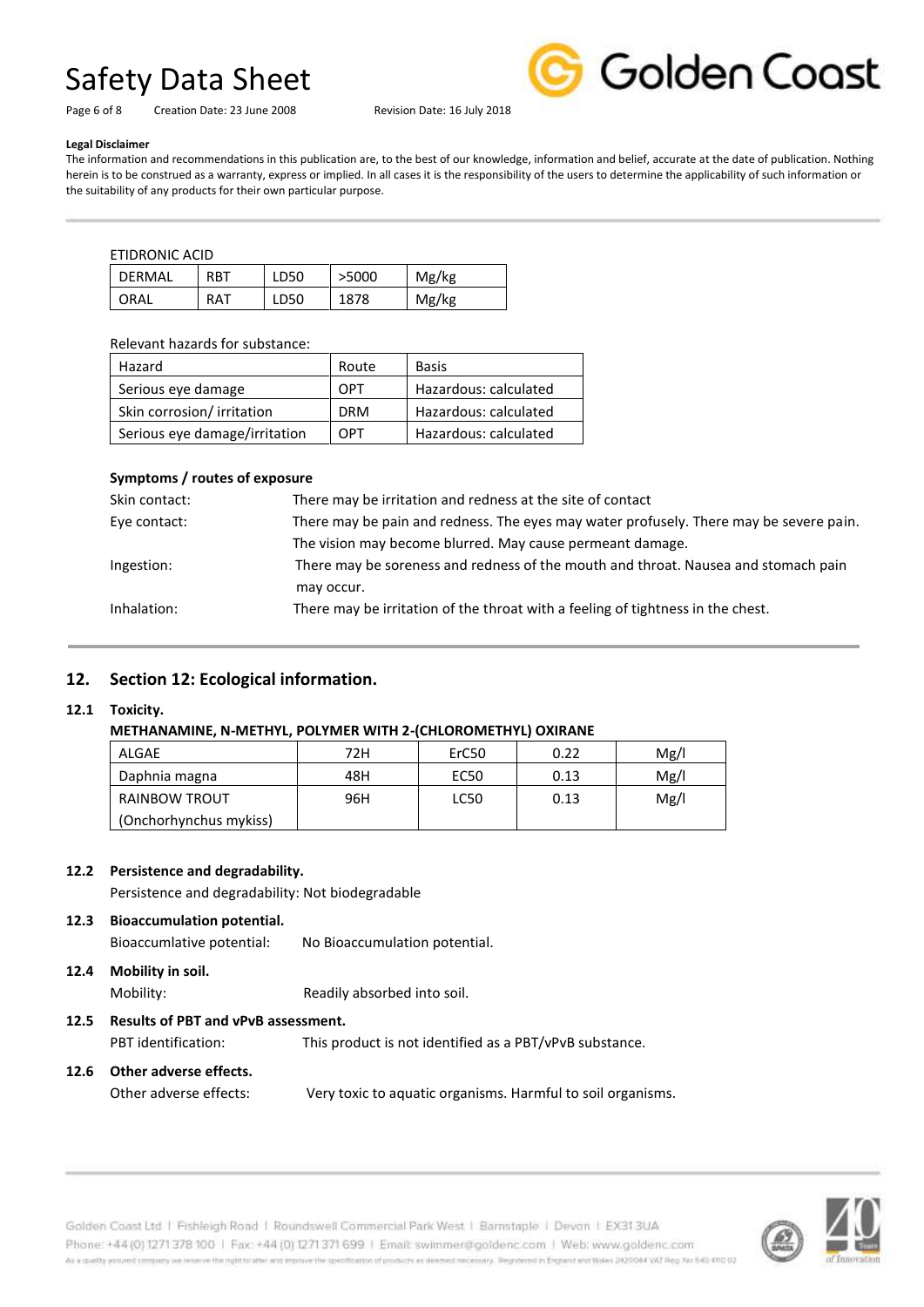|  | <b>Golden Coast</b> |  |
|--|---------------------|--|
|  |                     |  |

Page 7 of 8 Creation Date: 23 June 2008 Revision Date: 16 July 2018

#### **Legal Disclaimer**

The information and recommendations in this publication are, to the best of our knowledge, information and belief, accurate at the date of publication. Nothing herein is to be construed as a warranty, express or implied. In all cases it is the responsibility of the users to determine the applicability of such information or the suitability of any products for their own particular purpose.

### **13. Section 13: Disposal considerations.**

#### **13.1 Waste treatment methods.**

**Disposal operations:** Transfer to a suitable container and arrange for collection by specialised disposal company **NB:** The users attention is drawn to the possible existence of regional or national regulations regarding disposal.

**14. Section 14: Transport information. 14.1 UN number.** UN1760 **14.2 UN proper shipping name.** CORROSIVE LIQUID, N.O.S. (ETIDRONIC ACID; METHANAMINE, N-METHYL-, POLYMER WITH 2-(CHLOROMETHYL) OXIRANE) **14.3 Transport hazard class(es).** 8 **14.4 Packing group.** III **14.5 Environmental hazards.** Environmentally hazardous: Yes Marine pollutant: Yes **14.6 Special precautions for user.** Special precautions: Warning: Corrosive substance Tunnel code: E Transport category: 3 **14.7 Transport in bulk according to annex II of MARPOL 73/78 and the IBC code.** Transport in bulk: Not applicable

### **15. Section 15: Regulatory information.**

**15.1 Safety, health and environmental regulations/legislation specific for the substance or mixture.** Not applicable

#### **15.2 Chemical safety assessment.**

A chemical safety assessment has not been carried out of the mixture by the supplier.